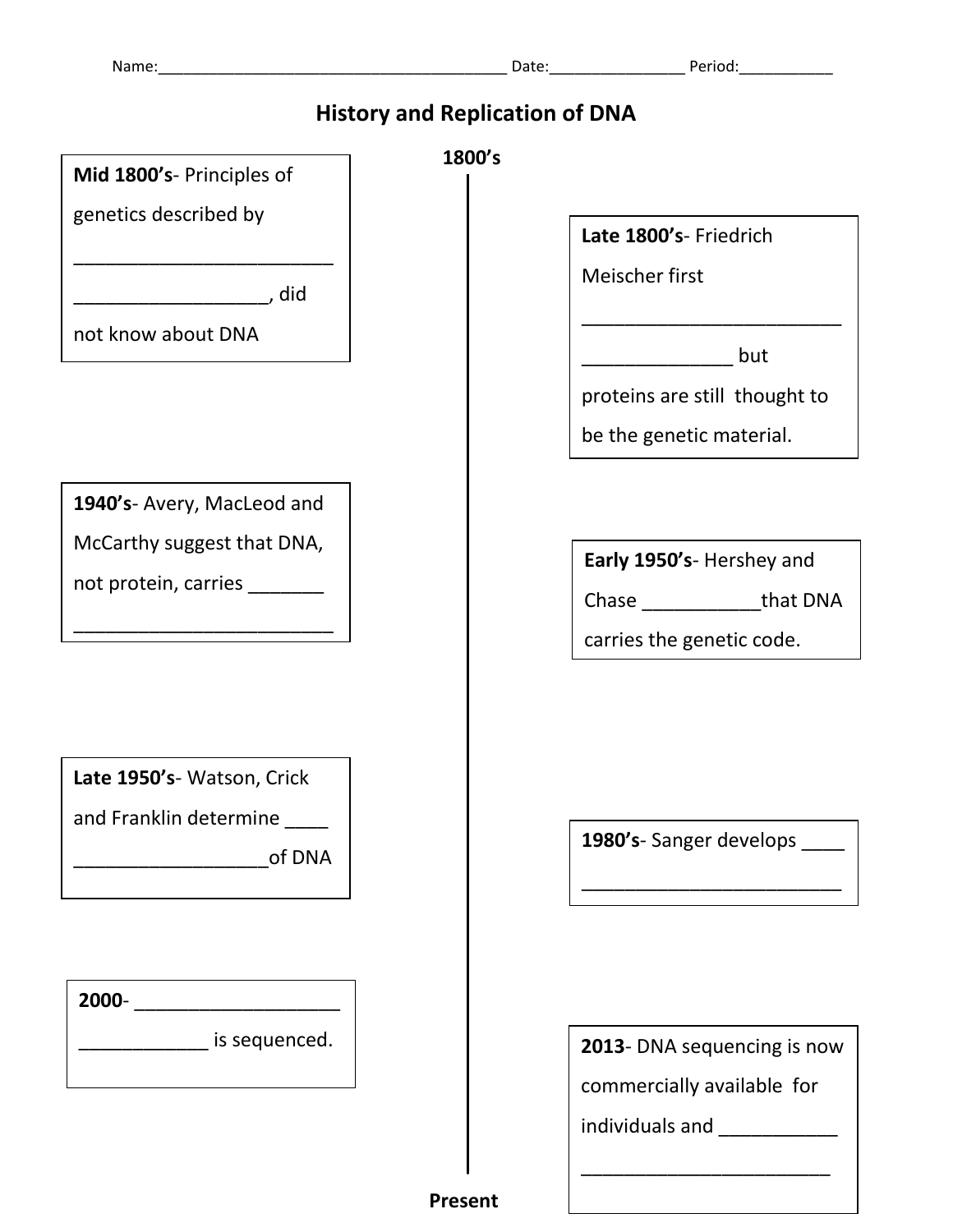## **DNA Replication**

| • A nucleotide has a front and a back<br>o Front-___________________<br>Base<br>ÒΗ<br>o Back- ______________________<br>• DNA replication moves in the<br>______________________________ direction<br>OH<br>In double stranded DNA, one strand is in the $5' \rightarrow 3'$ direction<br>and the other is in the $3' \rightarrow 5'$ direction                                                                                                                                 |
|---------------------------------------------------------------------------------------------------------------------------------------------------------------------------------------------------------------------------------------------------------------------------------------------------------------------------------------------------------------------------------------------------------------------------------------------------------------------------------|
| • Each new copy of DNA has one old and one new strand                                                                                                                                                                                                                                                                                                                                                                                                                           |
| EXAMPLE TO DISPUTE THE REPORT OF THE REPORT OF THE REPORT OF THE REPORT OF THE REPORT OF THE REPORT OF THE REP<br>begins<br>Example 20 in the state of the contract of the contract of the contract of the contract of the contract of the<br>growing strand<br>_______________________: Replication forks meet up and stop,<br>whole DNA strand is now copied<br>DNA Polymerase- https://www.asia.com/2010/01/2010 12:00:00 12:00:00 12:00:00 12:00:00 12:00:00 12:00:00 12:00 |
| forming a replication bubble<br>Eukaryotes have _____________ points of DNA replication.;<br>$\bullet$<br>Prokaryotes have _______________<br>degins adding nucleotides in<br>the $5' \rightarrow 3'$ direction                                                                                                                                                                                                                                                                 |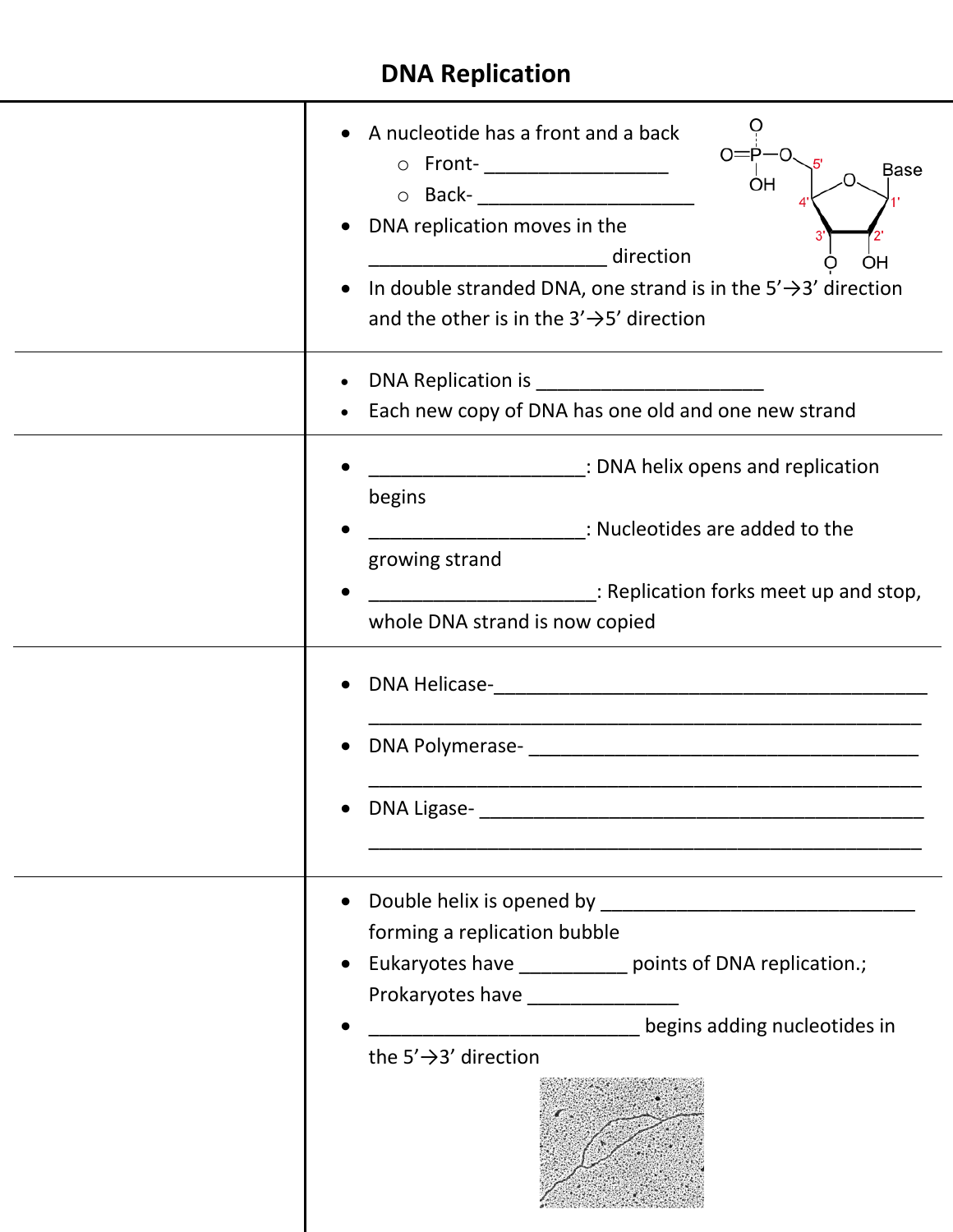| $\mathbf{A}$<br>wa.<br>,,,,,,<br>.<br>- | - - - - - | ____ |
|-----------------------------------------|-----------|------|
|                                         |           |      |

## **History and Replication of DNA**